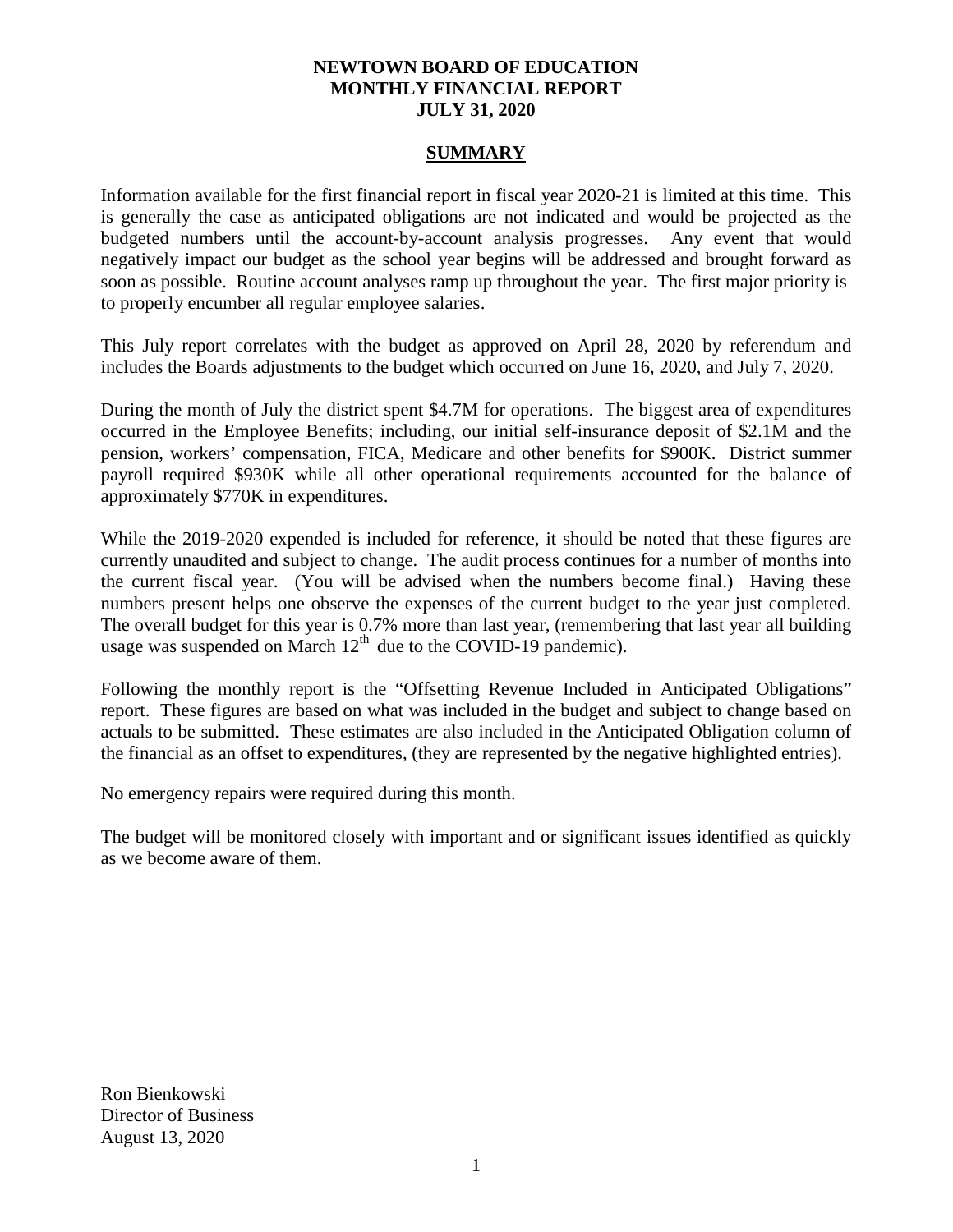## **TERMS AND DEFINITIONS**

The Newtown Board of Education's Monthly Financial Report provides summary financial information in the following areas:

- $\bullet$  Object Code a service or commodity obtained as the result of a specific expenditure defined by eight categories: Salaries, Employee Benefits, Professional Services, Purchased Property Services, Other Purchased Services, Supplies, Property, and Miscellaneous.
- Expense Category further defines the type of expense by Object Code
- Expended 2019-20 unaudited expenditures from the prior fiscal year (for comparison purposes)
- Approved Budget indicates a town approved financial plan used by the school district to achieve its goals and objectives.
- **Current Budget** adjusts the Approved Budget calculating adjustments  $(+)$  or  $-)$  to the identified object codes.
- Year-To-Date Expended indicates the actual amount of cumulative expenditures processed by the school district through the month-end date indicated on the monthly budget summary report.
- Encumbered indicates approved financial obligations of the school district as a result of employee salary contracts, purchasing agreements, purchase orders, or other identified obligations not processed for payment by the date indicated on the monthly budget summary report.
- Balance calculates object code account balances subtracting expenditures and encumbrances from the current budget amount indicating accounts with unobligated balances or shortages.
- Anticipated Obligation is a column which provides a method to forecast expense category fund balances that have not been approved via an encumbrance, but are anticipated to be expended or remain with an account balance to maintain the overall budget funding level. Receivable revenue (i.e., grants) are included in this column which has the effect of netting the expected expenditure.
- Projected Balance calculates the object code balances subtracting the Anticipated Obligations. These balances will move up and down as information is known and or decisions are anticipated or made about current and projected needs of the district.

The monthly budget summary report also provides financial information on the State of Connecticut grant reimbursement programs (Excess Cost and Agency Placement Grants and Magnet Grant Transportation). These reimbursement grants/programs are used to supplement local school district budget programs as follows:

Excess Cost Grant – (Current Formula) this State of Connecticut reimbursement grant is used to support local school districts for education costs of identified special education students whose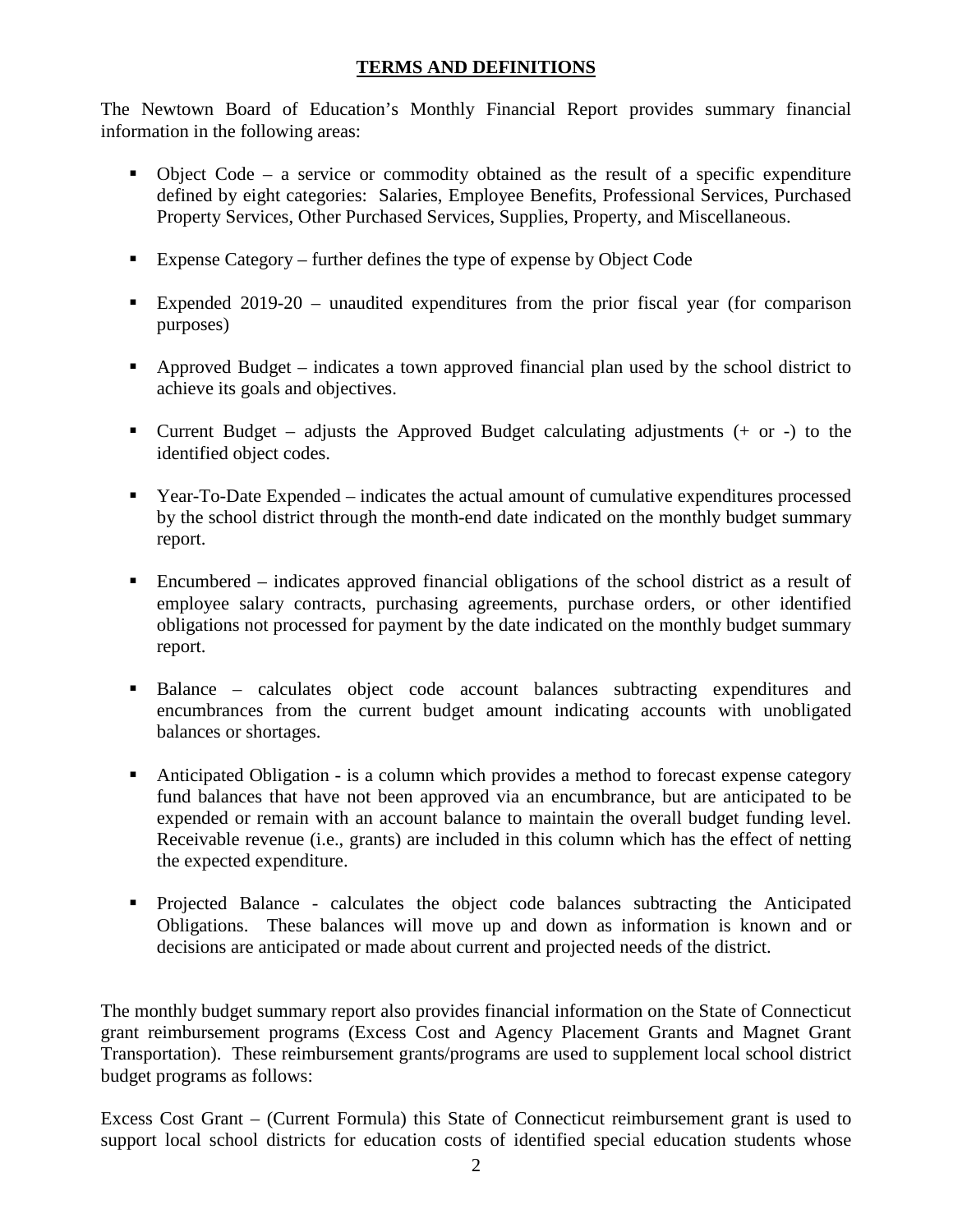annual education costs exceed local prior year per pupil expenditure by 4 ½. Students placed by the Department of Child and Family Services (DCF) are reimbursed after the school district has met the prior year's per pupil expenditure. School districts report these costs annually in December and March of each fiscal year. State of Connecticut grant calculations are determined by reimbursing eligible costs (60%-100%) based on the SDE grant allocation and all other town submittals.

Magnet Transportation Grant – provides reimbursement of \$1,300 for local students attending approved Magnet school programs. The budgeted grant is \$26,000 for this year.

The last portion of the monthly budget summary reports school generated revenue that are anticipated revenue to the Town of Newtown. Fees and charges include:

- Local Tuition amounts the board receives from non-residents who pay tuition to attend Newtown schools. Primarily from staff members.
- High school fees for parking permits..
- The final revenue is miscellaneous fees, which constitute refunds, rebates, prior year claims, etc.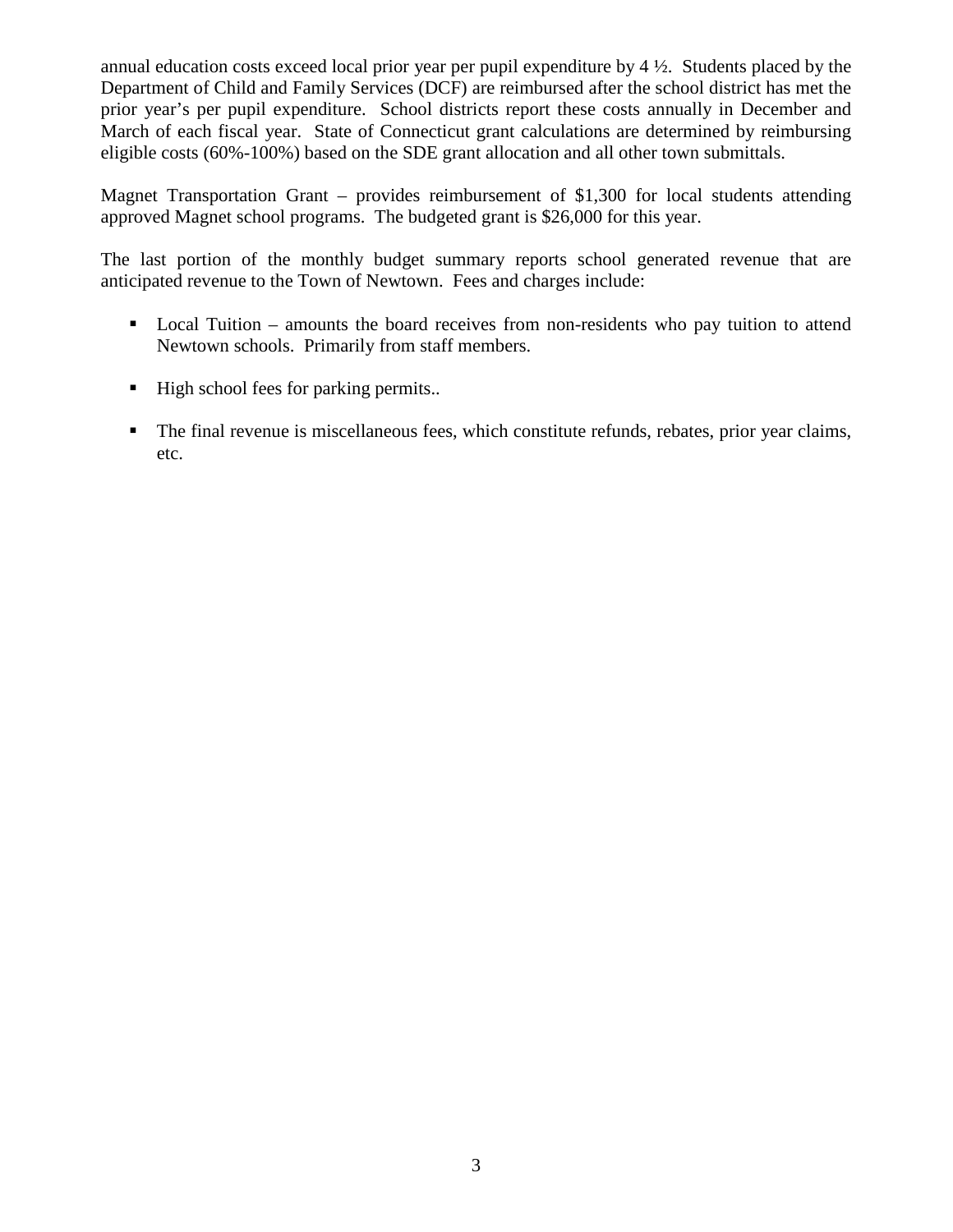| <b>OBJECT</b><br><b>CODE</b> | <b>EXPENSE CATEGORY</b>         |               | (Unaudited)<br><b>EXPENDED</b><br>2019 - 2020 |        | 2020 - 2021<br><b>APPROVED</b><br><b>BUDGET</b> | <b>YTD</b><br><b>TRANSFERS</b><br>2020 - 2021 |        | <b>CURRENT</b><br><b>BUDGET</b> | <b>YTD</b><br><b>EXPENDITURE</b> |        | <b>ENCUMBER</b> |        | <b>BALANCE</b> |      | <b>ANTICIPATED</b><br><b>OBLIGATIONS</b> | <b>PROJECTED</b><br><b>BALANCE</b> |
|------------------------------|---------------------------------|---------------|-----------------------------------------------|--------|-------------------------------------------------|-----------------------------------------------|--------|---------------------------------|----------------------------------|--------|-----------------|--------|----------------|------|------------------------------------------|------------------------------------|
|                              | <b>GENERAL FUND BUDGET</b>      |               |                                               |        |                                                 |                                               |        |                                 |                                  |        |                 |        |                |      |                                          |                                    |
| 100                          | <b>SALARIES</b>                 | \$            | 49,586,526 \$                                 |        | 51,044,554 \$                                   |                                               | $-$ \$ | 51,044,554 \$                   | 931,819 \$                       |        | 14,528,711 \$   |        | 35,584,024 \$  |      | $(26,247)$ \$                            | 35,610,271                         |
| 200                          | <b>EMPLOYEE BENEFITS</b>        | \$            | 11,113,830 \$                                 |        | 11,435,283 \$                                   |                                               | $-$ \$ | 11,435,283 \$                   | 3,043,413 \$                     |        | 6,447,219 \$    |        | 1,944,651 \$   |      | $-$ \$                                   | 1,944,651                          |
| 300                          | PROFESSIONAL SERVICES           | \$            | 661,182 \$                                    |        | 751,382 \$                                      |                                               | $-$ \$ | 751,382 \$                      | 12,905 \$                        |        | 10,827 \$       |        | 727,650 \$     |      | $-$ \$                                   | 727,650                            |
| 400                          | PURCHASED PROPERTY SERV.        | \$            | 2,304,638 \$                                  |        | 1,884,463 \$                                    |                                               | $-$ \$ | 1,884,463 \$                    | $111,014$ \$                     |        | 705,232 \$      |        | $1,068,216$ \$ |      | $-$ \$                                   | 1,068,216                          |
| 500                          | <b>OTHER PURCHASED SERVICES</b> | \$            | 8,828,235 \$                                  |        | 9,314,942 \$                                    |                                               | $-$ \$ | 9,314,942 \$                    | 441,388 \$                       |        | 1,775,612 \$    |        | 7,097,943 \$   |      | $(1,783,942)$ \$                         | 8,881,885                          |
| 600                          | <b>SUPPLIES</b>                 | \$            | 3,348,750 \$                                  |        | 3,498,335 \$                                    | $\sim$                                        | -S     | 3,498,335 \$                    | 105,787 \$                       |        | 526,684 \$      |        | 2,865,864 \$   |      | $-$ \$                                   | 2,865,864                          |
| 700                          | <b>PROPERTY</b>                 | \$            | 832,708 \$                                    |        | 549,402 \$                                      |                                               | $-$ \$ | 549,402 \$                      | 39 \$                            |        | 398,373 \$      |        | 150,990 \$     |      | $-$ \$                                   | 150,990                            |
| 800                          | <b>MISCELLANEOUS</b>            | \$            | 66,090 \$                                     |        | 73,415 \$                                       |                                               | $-$ \$ | 73,415 \$                       | 44,058 \$                        |        | $1,470$ \$      |        | 27,887 \$      |      | $-$ \$                                   | 27,887                             |
| 910                          | <b>SPECIAL ED CONTINGENCY</b>   | \$            |                                               | $-$ \$ | 100,000 \$                                      |                                               | $-$ \$ | 100,000 \$                      |                                  | $-$ \$ |                 | $-$ \$ | 100,000 \$     |      | $-$ \$                                   | 100,000                            |
|                              | TOTAL GENERAL FUND BUDGET       | <sup>\$</sup> | 76,741,959 \$                                 |        | 78,651,776 \$                                   |                                               | $-$ \$ | 78,651,776 \$                   | 4,690,423                        | - \$   | 24,394,128 \$   |        | 49,567,225 \$  |      | $(1,810,189)$ \$                         | 51,377,414                         |
| 900                          | <b>TRANSFER NON-LAPSING</b>     | \$            | 1,362,451                                     |        |                                                 |                                               |        |                                 |                                  |        |                 |        |                |      |                                          |                                    |
|                              | <b>GRAND TOTAL</b>              | \$            | 78,104,410 \$                                 |        | 78,651,776 \$                                   |                                               | $- S$  | 78,651,776 \$                   | 4,690,423 \$                     |        | 24,394,128      | - \$   | 49,567,225     | - \$ | $(1,810,189)$ \$                         | 51,377,414                         |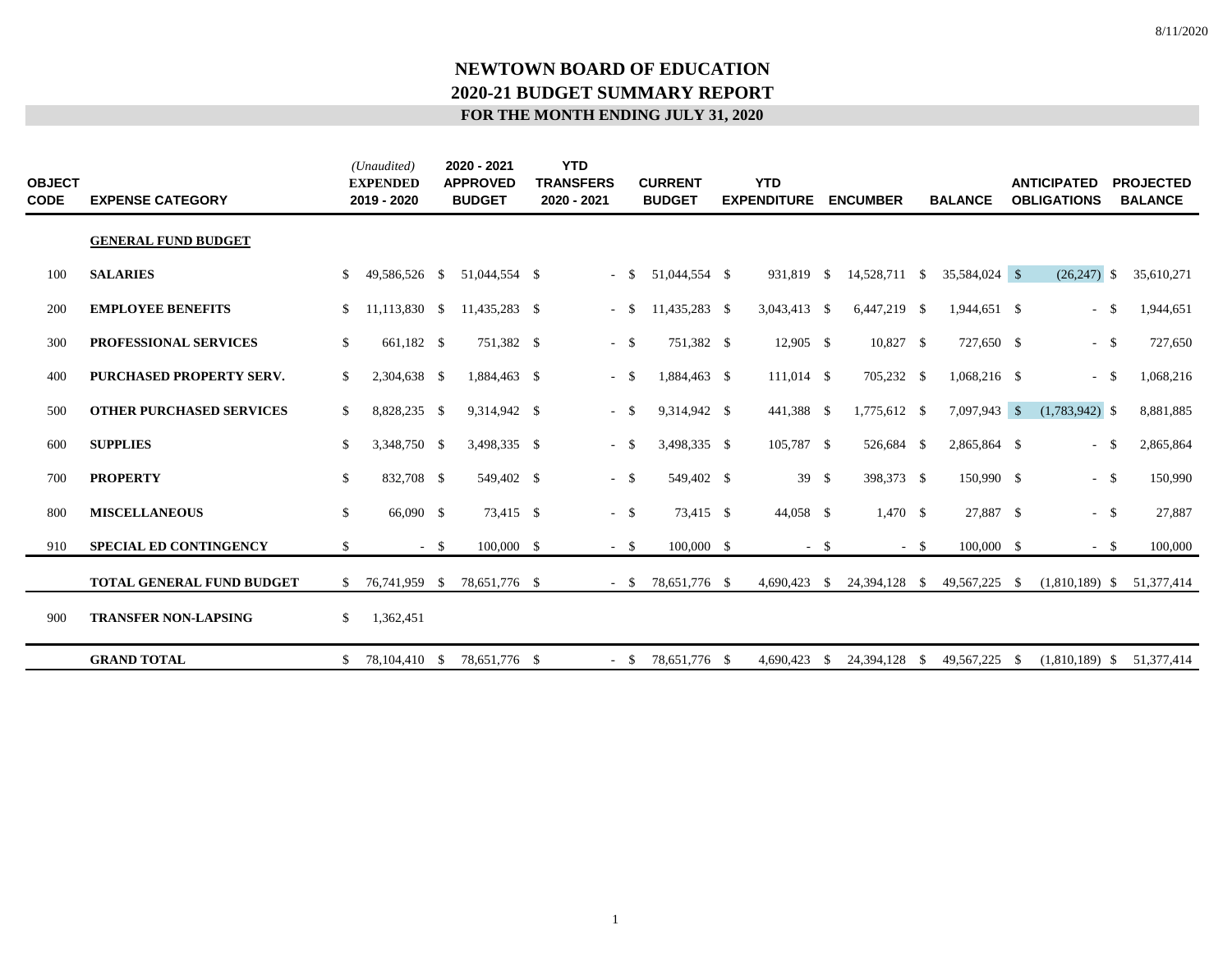| <b>OBJECT</b><br><b>CODE</b> | <b>EXPENSE CATEGORY</b>                |              | (Unaudited)<br><b>EXPENDED</b><br>2019 - 2020 | 2020 - 2021<br><b>APPROVED</b><br><b>BUDGET</b> | <b>YTD</b><br><b>TRANSFERS</b><br>2020 - 2021 |               | <b>CURRENT</b><br><b>BUDGET</b> | <b>YTD</b><br><b>EXPENDITURE</b> |               | <b>ENCUMBER</b> |               | <b>BALANCE</b> | <b>ANTICIPATED</b><br><b>OBLIGATIONS</b> |               | <b>PROJECTED</b><br><b>BALANCE</b> |
|------------------------------|----------------------------------------|--------------|-----------------------------------------------|-------------------------------------------------|-----------------------------------------------|---------------|---------------------------------|----------------------------------|---------------|-----------------|---------------|----------------|------------------------------------------|---------------|------------------------------------|
| <b>100</b>                   | <b>SALARIES</b>                        |              |                                               |                                                 |                                               |               |                                 |                                  |               |                 |               |                |                                          |               |                                    |
|                              | <b>Administrative Salaries</b>         | \$           | 4,163,820 \$                                  | 4,160,309 \$                                    | $\overline{\phantom{a}}$                      | \$.           | 4.160.309 \$                    | 337,326 \$                       |               | 3,369,729 \$    |               | 453,254 \$     | ÷                                        | \$            | 453,254                            |
|                              | Teachers & Specialists Salaries        | \$           | 31,619,798 \$                                 | 32,219,745 \$                                   | $\sim$                                        | \$.           | 32,219,745 \$                   | 70,110 \$                        |               | 908,894         | - \$          | 31,240,741 \$  | $\overline{\phantom{a}}$                 | <sup>\$</sup> | 31,240,741                         |
|                              | <b>Early Retirement</b>                | \$           | 32,000 \$                                     | 16,000 \$                                       | $\sim$                                        | <sup>\$</sup> | 16,000 \$                       |                                  | \$            |                 | $\mathbb{S}$  | $16,000$ \$    | $\sim$                                   | S.            | 16,000                             |
|                              | Continuing Ed./Summer School           | \$           | 92,408 \$                                     | 93,096 \$                                       | $\sim$                                        | <sup>\$</sup> | 93,096 \$                       | 21,265 \$                        |               | 44,646 \$       |               | 27.185 \$      | $\overline{\phantom{a}}$                 | <sup>\$</sup> | 27,185                             |
|                              | Homebound & Tutors Salaries            | \$           | 88,213 \$                                     | 185,336 \$                                      | $\sim$                                        | <sup>\$</sup> | 185,336 \$                      |                                  | \$            | ÷,              | $\mathbb{S}$  | 185,336 \$     | $\overline{\phantom{a}}$                 | <sup>\$</sup> | 185,336                            |
|                              | <b>Certified Substitutes</b>           | \$           | 548,648 \$                                    | 698,193 \$                                      | $\sim$                                        | \$            | 698,193 \$                      | $\sim$                           | $\mathbb{S}$  | $\sim$          | $\mathbb{S}$  | 698,193 \$     | $\overline{\phantom{a}}$                 | <sup>S</sup>  | 698,193                            |
|                              | Coaching/Activities                    | \$           | 643,256 \$                                    | 656,571 \$                                      |                                               | \$            | 656,571 \$                      |                                  | <sup>\$</sup> | $\sim$          | <sup>\$</sup> | 656,571 \$     | $\overline{\phantom{a}}$                 | <sup>\$</sup> | 656,571                            |
|                              | Staff & Program Development            | \$           | 173,319 \$                                    | 143,517 \$                                      | $\sim$                                        | \$            | 143,517 \$                      | 18,309 \$                        |               | 298             | - \$          | 124,910 \$     | $\sim$                                   | <sup>\$</sup> | 124,910                            |
|                              | <b>CERTIFIED SALARIES</b>              | \$           | 37,361,462 \$                                 | 38,172,767 \$                                   | $\overline{\phantom{a}}$                      | \$            | 38,172,767 \$                   | 447,011 \$                       |               | 4,323,566 \$    |               | 33,402,190 \$  | $\mathcal{L}_{\mathcal{A}}$              | \$            | 33,402,190                         |
|                              | Supervisors/Technology Salaries        | \$           | 917,739 \$                                    | 945,154 \$                                      | $\sim$                                        | $\mathcal{S}$ | 945,154 \$                      | 80,539 \$                        |               | 735,339 \$      |               | 129,276 \$     | $\overline{\phantom{a}}$                 | $\mathbb{S}$  | 129,276                            |
|                              | Clerical & Secretarial Salaries        | \$           | 2,310,741 \$                                  | 2,362,981 \$                                    | $\overline{\phantom{a}}$                      | \$            | 2,362,981 \$                    | 114,303 \$                       |               | 2,137,446 \$    |               | 111,232 \$     | $\overline{\phantom{a}}$                 | $\mathbb{S}$  | 111,232                            |
|                              | <b>Educational Assistants</b>          | \$           | 2,743,151 \$                                  | 2,875,564 \$                                    | $\sim$                                        | S             | 2,875,564 \$                    | 9,502 \$                         |               | 2,627,561 \$    |               | 238,501 \$     | ÷                                        | <sup>\$</sup> | 238,501                            |
|                              | Nurses & Medical Advisors              | \$           | 764,244 \$                                    | 801,532 \$                                      | $\sim$                                        | \$            | 801,532 \$                      | $\sim$                           | $\mathbb{S}$  | 25,482 \$       |               | 776,050 \$     | $\overline{\phantom{a}}$                 | $\mathbb{S}$  | 776,050                            |
|                              | Custodial & Maint. Salaries            | \$           | 3,144,919 \$                                  | 3,263,032 \$                                    | $\overline{\phantom{a}}$                      | \$            | 3,263,032 \$                    | 221,406 \$                       |               | 2,912,854 \$    |               | 128,773 \$     | $\overline{\phantom{a}}$                 | $\mathbb{S}$  | 128,773                            |
|                              | Non-Certied Adj & Bus Drivers Salaries | \$           | $22,043$ \$                                   | 81,607 \$                                       | $\sim$                                        | $\mathbb{S}$  | 81,607 \$                       | $\sim$                           | $\mathbb{S}$  | 34,243 \$       |               | 47,364 \$      | $\overline{\phantom{a}}$                 | <sup>\$</sup> | 47,364                             |
|                              | Career/Job Salaries                    | \$           | 117,954 \$                                    | 183,209 \$                                      | $\sim$                                        | $\mathcal{S}$ | 183,209 \$                      | $2,072$ \$                       |               | 180,516 \$      |               | 620 \$         | $\overline{\phantom{a}}$                 | $\mathbb{S}$  | 620                                |
|                              | <b>Special Education Svcs Salaries</b> | \$           | 1,224,685 \$                                  | 1,355,856 \$                                    | $\overline{\phantom{a}}$                      | \$            | 1,355,856 \$                    | 28,555 \$                        |               | 963,011 \$      |               | $364,289$ \$   | $(26,247)$ \$                            |               | 390,536                            |
|                              | Attendance & Security Salaries         | \$           | 594,071 \$                                    | 621,957 \$                                      | $\sim$                                        | $\mathcal{S}$ | 621,957 \$                      | $12,153$ \$                      |               | 587,109 \$      |               | 22,695 \$      |                                          | $\mathbb{S}$  | 22,695                             |
|                              | Extra Work - Non-Cert.                 | \$           | 141,823 \$                                    | 115,447 \$                                      | $\overline{\phantom{a}}$                      | \$            | 115,447 \$                      | 13,414 \$                        |               | $1,583$ \$      |               | $100,450$ \$   | $\sim$                                   | $\mathbb{S}$  | 100,450                            |
|                              | Custodial & Maint. Overtime            | \$           | 214,479 \$                                    | 233,448 \$                                      |                                               | \$            | 233,448 \$                      | $2,864$ \$                       |               |                 | $\mathbb{S}$  | 230,584 \$     | ÷,                                       | <sup>\$</sup> | 230,584                            |
|                              | Civic Activities/Park & Rec.           | $\mathbb{S}$ | 29,216 \$                                     | 32,000 \$                                       | $\overline{\phantom{a}}$                      | \$            | 32,000 \$                       |                                  | \$            | $\sim$          | $\mathbb{S}$  | 32,000 \$      | $\overline{\phantom{a}}$                 | \$            | 32,000                             |
|                              | <b>NON-CERTIFIED SALARIES</b>          | \$           | 12,225,064 \$                                 | 12,871,787 \$                                   | $\sim$                                        | \$.           | 12,871,787 \$                   | 484,808                          | $\mathbb{S}$  | 10,205,145      | - \$          | 2,181,834 \$   | $(26,247)$ \$                            |               | 2,208,081                          |
|                              | <b>SUBTOTAL SALARIES</b>               | \$           | 49,586,526 \$                                 | 51,044,554 \$                                   |                                               | \$            | 51,044,554 \$                   | 931,819 \$                       |               | 14,528,711 \$   |               | 35,584,024 \$  | $(26,247)$ \$                            |               | 35,610,271                         |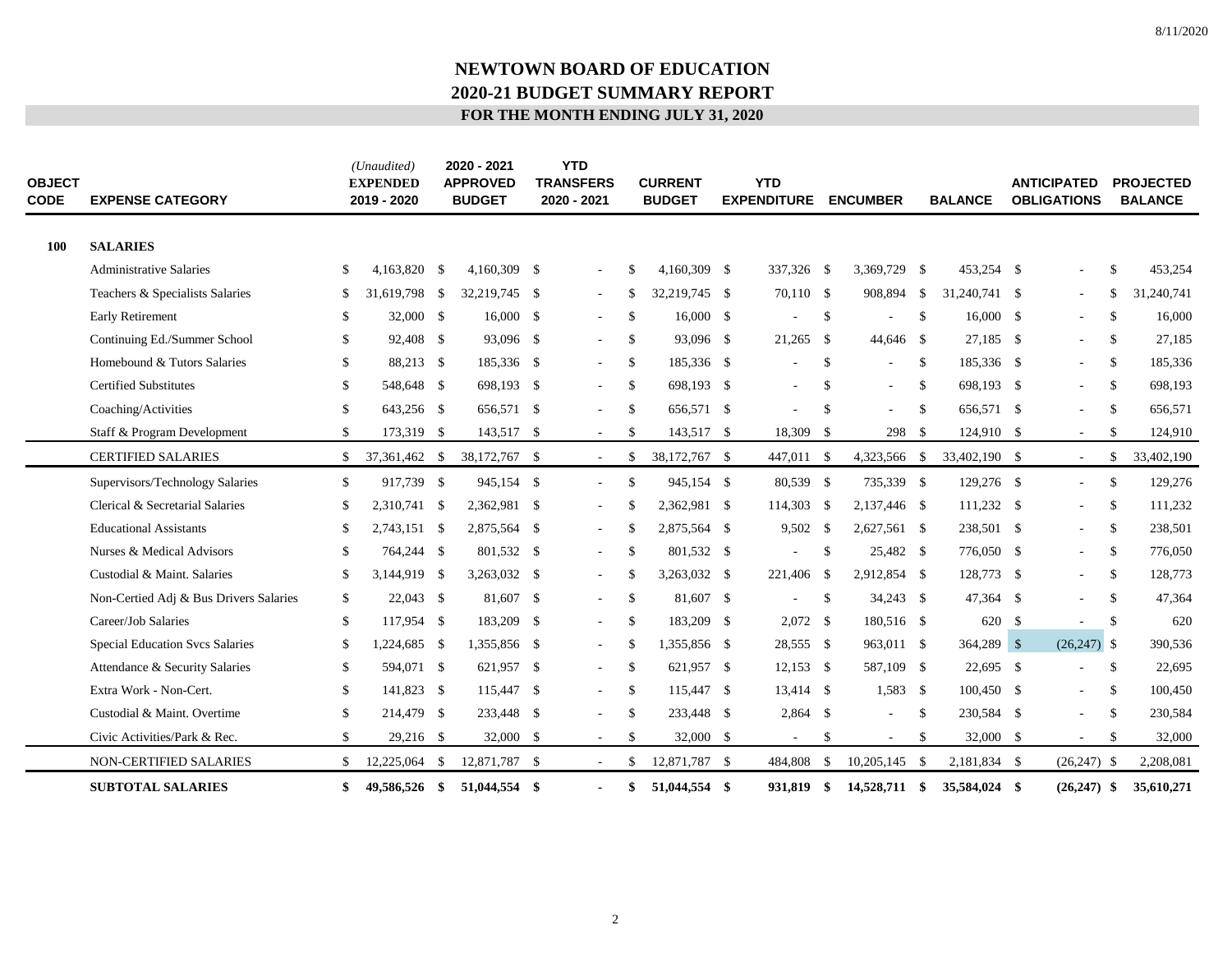| <b>OBJECT</b><br><b>CODE</b> | <b>EXPENSE CATEGORY</b>             | (Unaudited)<br><b>EXPENDED</b><br>2019 - 2020 | 2020 - 2021<br><b>APPROVED</b><br><b>BUDGET</b> |    | <b>YTD</b><br><b>TRANSFERS</b><br>2020 - 2021 |               | <b>CURRENT</b><br><b>BUDGET</b> |               | <b>YTD</b><br><b>EXPENDITURE</b> |               | <b>ENCUMBER</b> |               | <b>BALANCE</b> |    | <b>ANTICIPATED</b><br><b>OBLIGATIONS</b> |               | <b>PROJECTED</b><br><b>BALANCE</b> |
|------------------------------|-------------------------------------|-----------------------------------------------|-------------------------------------------------|----|-----------------------------------------------|---------------|---------------------------------|---------------|----------------------------------|---------------|-----------------|---------------|----------------|----|------------------------------------------|---------------|------------------------------------|
| 200                          | <b>EMPLOYEE BENEFITS</b>            |                                               |                                                 |    |                                               |               |                                 |               |                                  |               |                 |               |                |    |                                          |               |                                    |
|                              | Medical & Dental Expenses           | \$<br>8,051,502 \$                            | 8,289,180 \$                                    |    | $\sim$                                        | \$.           | 8,289,180 \$                    |               | 2,139,874 \$                     |               | $6,110,328$ \$  |               | 38,978 \$      |    | $\overline{\phantom{a}}$                 | $\mathbb{S}$  | 38,978                             |
|                              | Life Insurance                      | \$<br>86,352 \$                               | 86,760 \$                                       |    | $\sim$                                        | $\mathbb{S}$  | 86,760 \$                       |               | 7,037 \$                         |               | $\sim$          | $\mathbb{S}$  | 79,723 \$      |    | $\overline{\phantom{a}}$                 | \$            | 79,723                             |
|                              | FICA & Medicare                     | \$<br>1,523,329 \$                            | 1,602,597 \$                                    |    | $\sim$                                        | \$            | 1,602,597 \$                    |               | 51,279 \$                        |               | $\sim$          | \$            | 1,551,318 \$   |    | $\sim$                                   | \$            | 1,551,318                          |
|                              | Pensions                            | \$<br>863,104 \$                              | 913,394 \$                                      |    | $\sim$ 10 $\pm$                               | <sup>\$</sup> | 913,394 \$                      |               | 716,427 \$                       |               | 18,750 \$       |               | 178,217 \$     |    | $\sim$                                   | \$            | 178,217                            |
|                              | Unemployment & Employee Assist.     | \$<br>110,435 \$                              | 82,000 \$                                       |    | $\sim$ 10 $\pm$                               | $\mathbb{S}$  | 82,000 \$                       |               | 600 \$                           |               |                 | \$            | 81,400 \$      |    | $\sim$                                   | $\mathbb{S}$  | 81,400                             |
|                              | <b>Workers Compensation</b>         | \$<br>479,108 \$                              | 461,352 \$                                      |    |                                               | \$            | 461,352 \$                      |               | 128,195 \$                       |               | 318,141 \$      |               | $15,015$ \$    |    | $\sim$                                   | \$            | 15,015                             |
|                              | SUBTOTAL EMPLOYEE BENEFITS          | \$<br>$11,113,830$ \$                         | 11,435,283 \$                                   |    |                                               |               | 11,435,283 \$                   |               | 3,043,413 \$                     |               | 6,447,219       | - \$          | 1,944,651 \$   |    | $\blacksquare$                           | \$            | 1,944,651                          |
| 300                          | PROFESSIONAL SERVICES               |                                               |                                                 |    |                                               |               |                                 |               |                                  |               |                 |               |                |    |                                          |               |                                    |
|                              | Professional Services               | \$<br>500,341 \$                              | 559,102 \$                                      |    | $\sim$                                        | \$            | 559,102 \$                      |               | $6,575$ \$                       |               | 9,390 \$        |               | 543,137 \$     |    |                                          | $\mathbb{S}$  | 543,137                            |
|                              | Professional Educational Serv.      | \$<br>160,841 \$                              | 192,280 \$                                      |    | $\sim$                                        | -S            | 192,280 \$                      |               | $6,330$ \$                       |               | $1,437$ \$      |               | 184,513 \$     |    | $\sim$                                   | -S            | 184,513                            |
|                              | SUBTOTAL PROFESSIONAL SERV.         | \$<br>661,182 \$                              | 751,382 \$                                      |    | $\blacksquare$                                | \$            | 751,382 \$                      |               | $12,905$ \$                      |               | $10,827$ \$     |               | 727,650 \$     |    | $\blacksquare$                           | \$            | 727,650                            |
| 400                          | PURCHASED PROPERTY SERV.            |                                               |                                                 |    |                                               |               |                                 |               |                                  |               |                 |               |                |    |                                          |               |                                    |
|                              | Buildings & Grounds Services        | \$<br>716,095 \$                              | 664,859 \$                                      |    | $\sim$                                        | <sup>\$</sup> | 664.859 \$                      |               | $101,126$ \$                     |               | 441,961 \$      |               | 121,772 \$     |    | $\overline{\phantom{a}}$                 | $\mathbb{S}$  | 121,772                            |
|                              | Utility Services - Water & Sewer    | \$<br>134,403 \$                              | 146,945 \$                                      |    | $\omega_{\rm{max}}$                           | $\mathbb{S}$  | 146,945 \$                      |               | $\overline{\phantom{a}}$         | $\mathbb{S}$  |                 | -S            | 146,945 \$     |    | $\sim$                                   | $\mathbb{S}$  | 146,945                            |
|                              | Building, Site & Emergency Repairs  | \$<br>503,227 \$                              | 460,850 \$                                      |    | $\sim$                                        | \$            | 460,850 \$                      |               | $5,040$ \$                       |               | 27,084 \$       |               | 428,726 \$     |    | $\overline{\phantom{a}}$                 | -S            | 428,726                            |
|                              | <b>Equipment Repairs</b>            | \$<br>283,175 \$                              | 351,506 \$                                      |    | $\sim$ 10 $\pm$                               | $\mathbb{S}$  | 351,506 \$                      |               | 4,849 \$                         |               | 49,001 \$       |               | 297,656 \$     |    | $\sim$                                   | <sup>\$</sup> | 297,656                            |
|                              | Rentals - Building & Equipment      | \$<br>268,547 \$                              | 260,303 \$                                      |    |                                               | \$            | 260,303 \$                      |               | ÷.                               | $\mathbb{S}$  | 187,186 \$      |               | 73,117 \$      |    |                                          | <sup>\$</sup> | 73,117                             |
|                              | Building & Site Improvements        | \$<br>399,191 \$                              |                                                 | -S |                                               | \$            |                                 | <sup>\$</sup> |                                  | <sup>\$</sup> |                 | <sup>\$</sup> |                | -S | $\sim$                                   | \$            |                                    |
|                              | <b>SUBTOTAL PUR. PROPERTY SERV.</b> | \$<br>2.304.638 \$                            | 1.884,463 \$                                    |    |                                               |               | 1,884,463 \$                    |               | 111,014                          | -\$           | 705,232         | - \$          | $1.068.216$ \$ |    | $\blacksquare$                           | \$            | 1,068,216                          |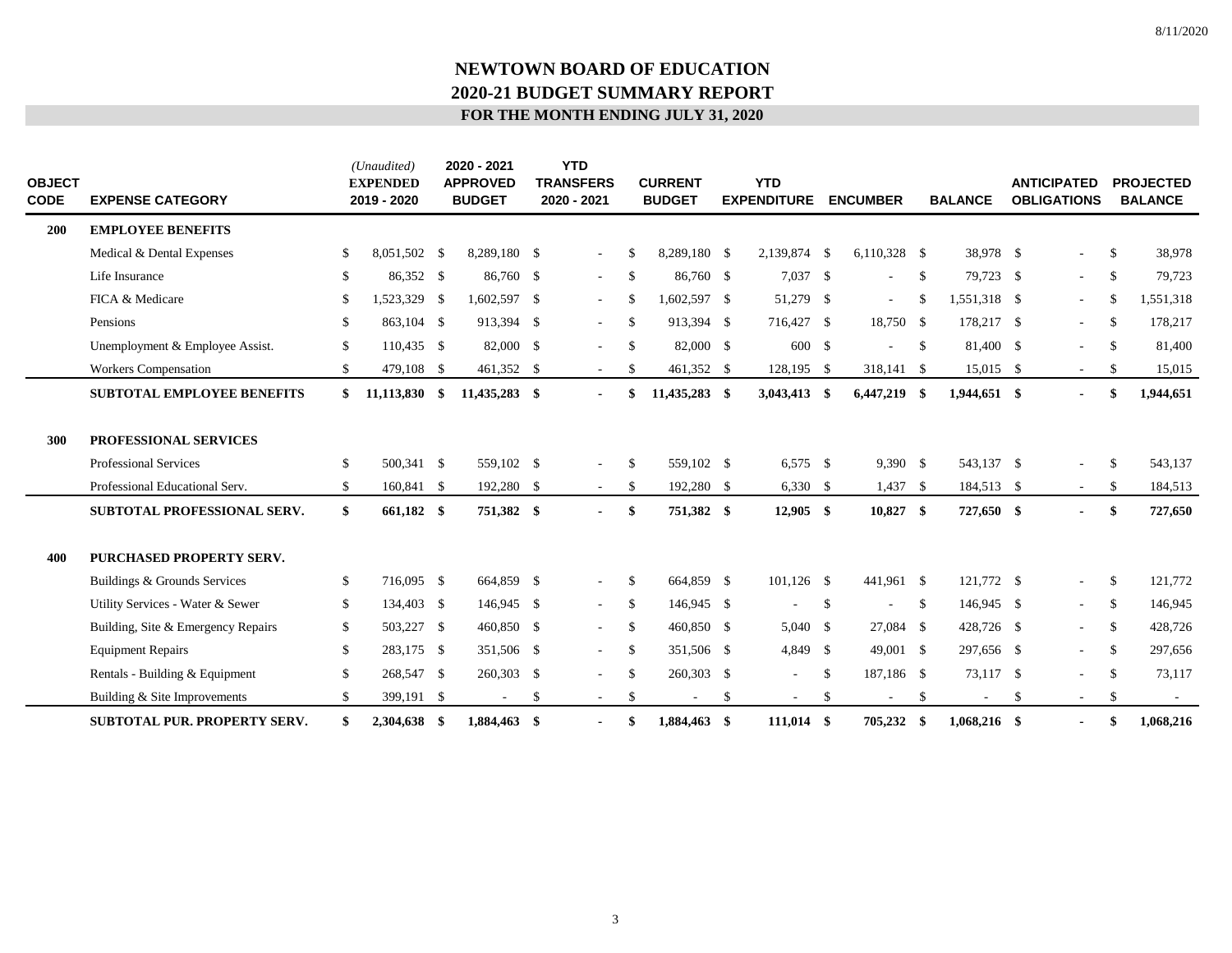| <b>OBJECT</b><br><b>CODE</b> | <b>EXPENSE CATEGORY</b>                  |              | (Unaudited)<br><b>EXPENDED</b><br>2019 - 2020 | 2020 - 2021<br><b>APPROVED</b><br><b>BUDGET</b> | <b>YTD</b><br><b>TRANSFERS</b><br>2020 - 2021 |               | <b>CURRENT</b><br><b>BUDGET</b> | <b>YTD</b><br><b>EXPENDITURE</b> |              | <b>ENCUMBER</b> |               | <b>BALANCE</b> | <b>ANTICIPATED</b><br><b>OBLIGATIONS</b> |               | <b>PROJECTED</b><br><b>BALANCE</b> |
|------------------------------|------------------------------------------|--------------|-----------------------------------------------|-------------------------------------------------|-----------------------------------------------|---------------|---------------------------------|----------------------------------|--------------|-----------------|---------------|----------------|------------------------------------------|---------------|------------------------------------|
| 500                          | <b>OTHER PURCHASED SERVICES</b>          |              |                                               |                                                 |                                               |               |                                 |                                  |              |                 |               |                |                                          |               |                                    |
|                              | <b>Contracted Services</b>               | \$           | 750,419 \$                                    | 669,215 \$                                      | $\sim$                                        | S             | 669,215 \$                      | 204,784 \$                       |              | 182,668 \$      |               | 281,764 \$     | $\overline{a}$                           | \$            | 281,764                            |
|                              | <b>Transportation Services</b>           | \$           | 3,827,061 \$                                  | 4,457,135 \$                                    | $\sim$                                        | -S            | 4,457,135 \$                    | $\sim$                           | \$           | ٠               | <sup>\$</sup> | $4,457,135$ \$ | $(402, 480)$ \$                          |               | 4,859,615                          |
|                              | Insurance - Property & Liability         | \$           | 378,323 \$                                    | 378,032 \$                                      | $\sim$                                        | $\mathbb{S}$  | 378,032 \$                      | 92,829 \$                        |              | 240,020 \$      |               | 45,184 \$      |                                          | <sup>S</sup>  | 45,184                             |
|                              | Communications                           | $\mathbb{S}$ | 142,944 \$                                    | 146,872 \$                                      | $\sim$                                        | -S            | 146,872 \$                      | 13,937 \$                        |              | 96,762 \$       |               | 36,172 \$      | $\overline{a}$                           | \$            | 36,172                             |
|                              | <b>Printing Services</b>                 | \$           | 29,563 \$                                     | 31,040 \$                                       | $\sim$                                        | \$            | 31,040 \$                       | $1,350$ \$                       |              | $1,116$ \$      |               | 28,574 \$      | ٠                                        | \$            | 28,574                             |
|                              | Tuition - Out of District                | \$           | 3,527,520 \$                                  | 3,399,851 \$                                    |                                               | \$.           | 3,399,851 \$                    | 126,649 \$                       |              | 1,234,877 \$    |               | 2,038,325 \$   | $(1,381,462)$ \$                         |               | 3,419,787                          |
|                              | Student Travel & Staff Mileage           | \$           | 172,406 \$                                    | 232,797 \$                                      | $\sim$                                        | S             | 232,797 \$                      | 1,838 \$                         |              | $20,169$ \$     |               | 210,789 \$     | ÷,                                       | <sup>\$</sup> | 210,789                            |
|                              | <b>SUBTOTAL OTHER PURCHASED SERV. \$</b> |              | 8,828,235 \$                                  | 9,314,942 \$                                    |                                               | \$.           | 9,314,942 \$                    | 441,388 \$                       |              | 1,775,612 \$    |               | 7,097,943 \$   | $(1,783,942)$ \$                         |               | 8,881,885                          |
| 600                          | <b>SUPPLIES</b>                          |              |                                               |                                                 |                                               |               |                                 |                                  |              |                 |               |                |                                          |               |                                    |
|                              | Instructional & Library Supplies         | \$           | 806,216 \$                                    | 801,275 \$                                      | $\sim$                                        | -S            | 801,275 \$                      | 20.780 \$                        |              | 126,902 \$      |               | 653,593 \$     | $\overline{\phantom{a}}$                 | $\mathbb{S}$  | 653,593                            |
|                              | Software, Medical & Office Supplies      | \$           | 212,569 \$                                    | 221,701 \$                                      | $\sim$                                        | \$            | 221,701 \$                      | 5,918 \$                         |              | 96,846 \$       |               | 118,937 \$     | $\sim$                                   | \$            | 118,937                            |
|                              | <b>Plant Supplies</b>                    | \$           | 423,659 \$                                    | 356,400 \$                                      | $\sim$                                        | -S            | 356,400 \$                      | 73,409 \$                        |              | 266,234 \$      |               | $16,756$ \$    | $\overline{\phantom{a}}$                 | \$            | 16,756                             |
|                              | Electric                                 | \$           | $,164,615$ \$                                 | 1,228,072 \$                                    |                                               | -S            | 1,228,072 \$                    |                                  | \$           | $\sim$          | \$            | 1,228,072 \$   | $\sim$                                   | \$            | 1,228,072                          |
|                              | Propane & Natural Gas                    | \$           | 347,253 \$                                    | 431,350 \$                                      | $\sim$                                        | -S            | 431,350 \$                      | $\sim$                           | \$           | $\sim$          | <sup>\$</sup> | 431,350 \$     | $\overline{\phantom{a}}$                 | \$            | 431,350                            |
|                              | Fuel Oil                                 | \$           | 76,257 \$                                     | 63,000 \$                                       | $\sim$                                        | -S            | 63,000 \$                       | $\sim$                           | \$           | $\sim$          | \$            | 63,000 \$      | $\sim$                                   | S             | 63,000                             |
|                              | Fuel for Vehicles & Equip.               | $\mathbb{S}$ | $122,159$ \$                                  | 205,031 \$                                      |                                               | <sup>\$</sup> | 205,031 \$                      |                                  | $\mathbb{S}$ | ٠               | <sup>\$</sup> | 205,031 \$     | ٠                                        | -S            | 205,031                            |
|                              | Textbooks                                | \$           | 196,024 \$                                    | 191,506 \$                                      | $\sim$                                        | \$.           | 191,506 \$                      | 5,680 \$                         |              | 36,702 \$       |               | 149,124 \$     | $\sim$                                   | \$            | 149,124                            |
|                              | <b>SUBTOTAL SUPPLIES</b>                 | \$           | 3,348,750 \$                                  | 3,498,335 \$                                    |                                               | \$.           | 3,498,335 \$                    | 105,787 \$                       |              | 526,684         | -S            | 2,865,864 \$   |                                          | \$            | 2,865,864                          |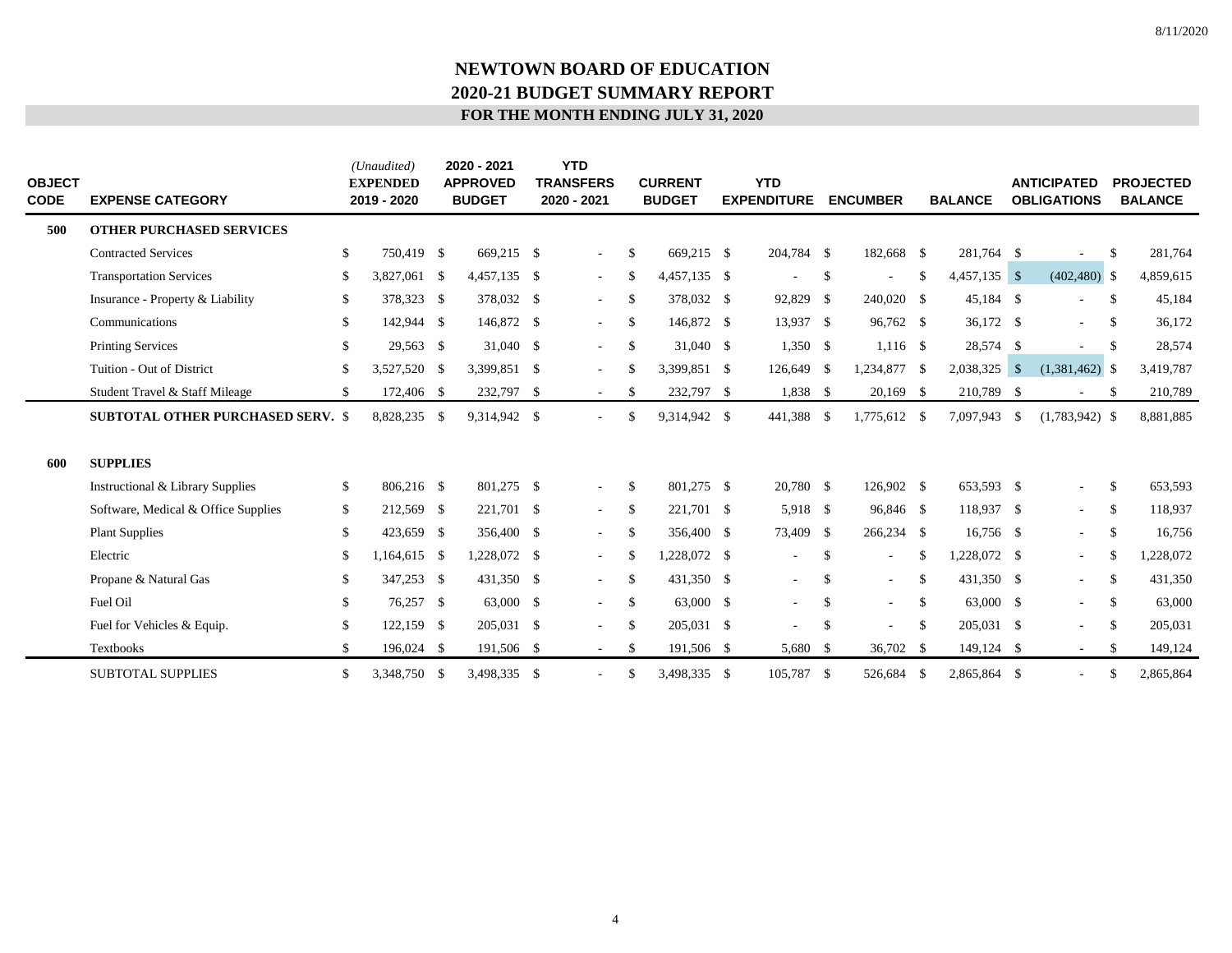| <b>OBJECT</b><br><b>CODE</b> | <b>EXPENSE CATEGORY</b>                    |              | (Unaudited)<br><b>EXPENDED</b><br>2019 - 2020 |     | 2020 - 2021<br><b>APPROVED</b><br><b>BUDGET</b> | <b>YTD</b><br>TRANSFERS<br>2020 - 2021 |     | <b>CURRENT</b><br><b>BUDGET</b> | <b>YTD</b><br><b>EXPENDITURE</b> |               | <b>ENCUMBER</b> |      | <b>BALANCE</b>     |      | <b>ANTICIPATED</b><br><b>OBLIGATIONS</b> |               | <b>PROJECTED</b><br><b>BALANCE</b> |
|------------------------------|--------------------------------------------|--------------|-----------------------------------------------|-----|-------------------------------------------------|----------------------------------------|-----|---------------------------------|----------------------------------|---------------|-----------------|------|--------------------|------|------------------------------------------|---------------|------------------------------------|
| 700                          | <b>PROPERTY</b>                            |              |                                               |     |                                                 |                                        |     |                                 |                                  |               |                 |      |                    |      |                                          |               |                                    |
|                              | <b>Technology Equipment</b>                | $\mathbb{S}$ | 560,319 \$                                    |     | 410,000 \$                                      | $\sim$                                 | \$  | $410,000$ \$                    | $\sim 100$                       | <sup>\$</sup> | 298,000 \$      |      | 112,000 \$         |      | $\sim$                                   | <sup>\$</sup> | 112,000                            |
|                              | Other Equipment                            | \$           | 272,389 \$                                    |     | 139,402 \$                                      | $\overline{\phantom{a}}$               | \$  | 139,402 \$                      | 39                               | - \$          | $100,373$ \$    |      | 38,990 \$          |      | $\sim$                                   | -S            | 38,990                             |
|                              | <b>SUBTOTAL PROPERTY</b>                   | \$           | 832,708 \$                                    |     | 549,402 \$                                      | $\sim$                                 | \$  | 549,402 \$                      | 39                               | <sup>\$</sup> | 398,373 \$      |      | 150,990 \$         |      | $\sim$                                   |               | 150,990                            |
| 800                          | <b>MISCELLANEOUS</b><br><b>Memberships</b> | \$           | 66,090 \$                                     |     | 73,415 \$                                       | $\sim$                                 | S   | 73,415 \$                       | 44,058 \$                        |               | $1,470$ \$      |      | 27,887 \$          |      | $\sim$                                   | -S            | 27,887                             |
|                              | <b>SUBTOTAL MISCELLANEOUS</b>              | \$           | 66,090 \$                                     |     | 73,415 \$                                       | $\sim$                                 | -\$ | 73,415 \$                       | 44,058 \$                        |               | $1,470$ \$      |      | 27,887 \$          |      | $\sim$                                   | -S            | 27,887                             |
| 910                          | <b>SPECIAL ED CONTINGENCY</b>              | \$           | $\sim 100$                                    | -\$ | $100,000$ \$                                    | $\sim$                                 | -\$ | $100,000 \quad$ \$              | $\sim$                           | S.            | $\sim$          | \$   | $100,000 \quad$ \$ |      | $\sim$                                   | - \$          | 100,000                            |
|                              | <b>TOTAL LOCAL BUDGET</b>                  | \$           | 76,741,959 \$                                 |     | 78,651,776 \$                                   | $\overline{\phantom{a}}$               |     | 78,651,776 \$                   | 4,690,423                        | ъ.            | 24,394,128      | - 70 | 49,567,225         | - 55 | $(1,810,189)$ \$                         |               | 51,377,414                         |

| <b>BOARD OF EDUCATION FEES &amp; CHARGES - SERVICES</b> | <b>REVENUES</b> | 2020-21<br><b>APPROVED</b><br><b>BUDGET</b> | <b>RECEIVED</b> | <b>BALANCE</b> | $\frac{0}{0}$<br><b>RECEIVED</b> |
|---------------------------------------------------------|-----------------|---------------------------------------------|-----------------|----------------|----------------------------------|
| <b>LOCAL TUITION</b>                                    |                 | \$32,340                                    | \$0             | \$32,340       | $0.00\%$                         |
| HIGH SCHOOL FEES FOR PARKING PERMITS                    |                 | \$30,000                                    | \$0             | \$30,000       | $0.00\%$                         |
| <b>MISCELLANEOUS FEES</b>                               |                 | \$6,000                                     | \$0             | \$6,000        | $0.00\%$                         |
| TOTAL SCHOOL GENERATED FEES                             |                 | \$68,340                                    | \$0             | \$68,340       | 0.00%                            |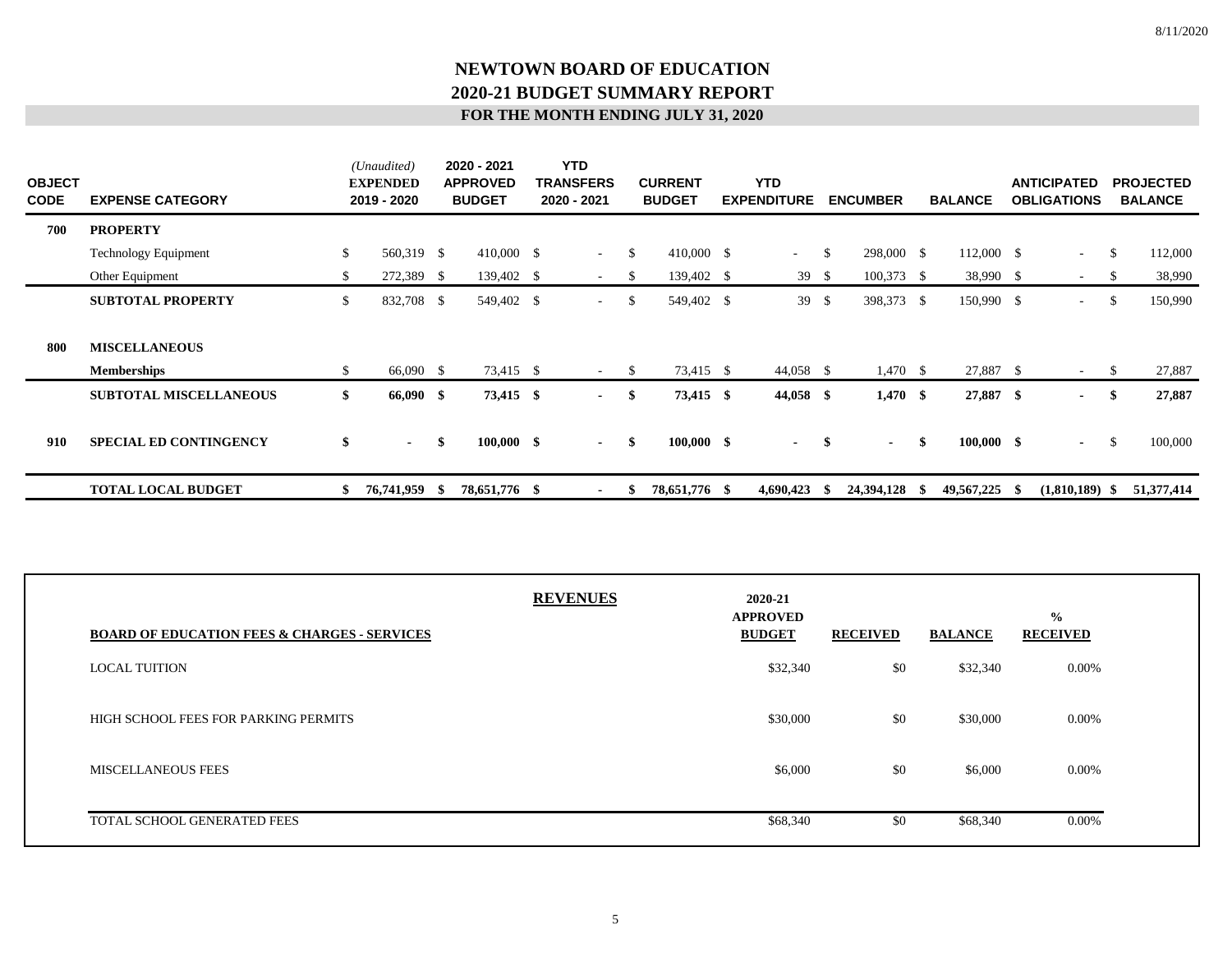#### NEWTOWN BOARD OF EDUCATION

#### BUDGET SUMMARY REPORT "FOR THE MONTH ENDING - JULY 31, 2020"

# **OFFSETTING REVENUE INCLUDED IN ANTICIPATED OBLIGATIONS**

|            | OBJECT EXPENSE CATEGORY                                 |               | <b>BUDGETED</b>          |                          |               | <b>CURRENT BUDGET</b> | <b>1st ESTIMATE</b>      |               | <b>STATE ESTIMATE - 13-Jan</b> |                    | <b>Feb RECEIVED</b> | <b>May RECEIVED</b> |
|------------|---------------------------------------------------------|---------------|--------------------------|--------------------------|---------------|-----------------------|--------------------------|---------------|--------------------------------|--------------------|---------------------|---------------------|
| 100        | <b>SALARIES</b>                                         | £.            | $(26,247)$ \$            | $\overline{\phantom{a}}$ | \$            | $(26,247)$ \$         | $\overline{\phantom{a}}$ | $\mathbb{S}$  |                                | \$                 | $\overline{a}$      | $\mathcal{S}$       |
| 200        | <b>EMPLOYEE BENEFITS</b>                                | \$            |                          | $^{\circ}$               | S.            |                       | $\mathbb{S}$             | $\mathcal{S}$ |                                |                    |                     | $\mathcal{S}$       |
| 300        | PROFESSIONAL SERVICES                                   | \$            |                          | - \$                     | \$            |                       | $\mathbb{S}$             | $\mathcal{S}$ |                                |                    |                     | $\mathcal{S}$       |
| 400        | PURCHASED PROPERTY SERV.                                | $\mathcal{S}$ | $-5$                     |                          | \$            | - \$                  |                          | $\mathcal{S}$ |                                |                    |                     | $\mathbb{S}$        |
|            | <b>OTHER PURCHASED SERVICES</b>                         | \$.           |                          |                          |               |                       |                          | \$.           |                                |                    |                     |                     |
| 500        |                                                         | $\mathcal{S}$ | $(1,783,942)$ \$         |                          |               | $(1,783,942)$ \$      |                          | $\mathcal{S}$ |                                |                    |                     | \$                  |
| 600        | <b>SUPPLIES</b>                                         |               | $-$ \$                   |                          | -S            |                       | $\mathcal{S}$            |               |                                |                    |                     | $\mathcal{S}$       |
| 700        | <b>PROPERTY</b><br><b>MISCELLANEOUS</b>                 |               | $-$ \$                   |                          | S             |                       | \$                       | \$.           |                                |                    |                     | \$                  |
| 800        |                                                         | \$            | $\overline{\phantom{a}}$ |                          | \$            |                       | $\mathcal{S}$            | <sup>\$</sup> |                                | <sup>\$</sup>      |                     | $\mathcal{S}$       |
|            | TOTAL GENERAL FUND BUDGET                               |               | $$(1,810,189)$ \\$       | $\blacksquare$           | $\mathbb{S}$  | $(1,810,189)$ \$      | $\overline{\phantom{a}}$ | $\mathbb{S}$  |                                | $\mathbb{S}$       | $-$ \$              |                     |
|            |                                                         |               |                          |                          |               |                       |                          |               |                                |                    |                     |                     |
|            |                                                         |               |                          |                          |               |                       |                          |               |                                |                    |                     |                     |
| <b>100</b> | <b>SALARIES</b>                                         |               |                          |                          |               |                       |                          |               |                                |                    |                     |                     |
|            | <b>Administrative Salaries</b>                          | \$.           |                          |                          | \$            |                       |                          | $\mathcal{S}$ |                                |                    |                     |                     |
|            | Teachers & Specialists Salaries                         |               |                          |                          |               |                       |                          | \$.           |                                |                    |                     |                     |
|            | Early Retirement                                        |               |                          |                          |               |                       |                          | $\mathcal{S}$ |                                |                    |                     |                     |
|            | Continuing Ed./Summer School                            |               |                          |                          |               |                       |                          |               |                                |                    |                     |                     |
|            | Homebound & Tutors Salaries                             |               |                          |                          |               |                       |                          |               |                                |                    |                     |                     |
|            | <b>Certified Substitutes</b>                            |               |                          |                          |               |                       |                          |               |                                |                    |                     |                     |
|            | Coaching/Activities                                     |               |                          |                          |               |                       |                          |               |                                |                    |                     |                     |
|            | Staff & Program Development                             | <sup>\$</sup> |                          |                          | \$.           |                       |                          | ŗ,            |                                |                    |                     |                     |
|            | <b>CERTIFIED SALARIES</b>                               | \$            | $-$ \$                   |                          | $\mathbb{S}$  | $-$ \$                |                          | $\mathcal{S}$ | $\overline{\phantom{a}}$       | $\mathcal{S}$      | $-$ \$              |                     |
|            | Supervisors/Technology Salaries                         | $\mathbb{S}$  |                          |                          | $\mathcal{S}$ |                       |                          | $\mathcal{S}$ |                                |                    |                     |                     |
|            | Clerical & Secretarial salaries                         |               |                          |                          | \$            |                       |                          | -S            |                                |                    |                     |                     |
|            | <b>Educational Assistants</b>                           |               |                          |                          |               |                       | \$                       | $\mathcal{S}$ |                                | <sup>\$</sup>      | L.                  | $\mathbf S$         |
|            | Nurses & Medical advisors                               |               |                          |                          |               |                       |                          |               |                                |                    |                     |                     |
|            | Custodial & Maint Salaries                              |               |                          |                          |               |                       |                          |               |                                |                    |                     |                     |
|            | Non Certified Salary Adjustment                         |               |                          |                          |               |                       |                          |               |                                |                    |                     |                     |
|            | Career/Job salaries                                     |               |                          |                          |               |                       |                          | \$.           |                                | <sup>\$</sup>      |                     | $\mathbf{s}$        |
|            | Special Education Svcs Salaries                         |               | (26, 247)                |                          |               | $(26,247)$ \$         |                          |               |                                |                    | ÷.                  |                     |
|            | Attendance & Security Salaries<br>Extra Work - Non-Cert |               |                          |                          |               |                       |                          |               |                                |                    |                     |                     |
|            | Custodial & Maint. Overtime                             |               |                          |                          |               |                       |                          |               |                                |                    |                     |                     |
|            | Civic activities/Park & Rec                             |               |                          |                          | \$.           |                       |                          | <sup>\$</sup> |                                |                    |                     |                     |
|            |                                                         | $\mathbb{S}$  |                          |                          | $\mathbb{S}$  | $(26,247)$ \$         |                          | $\mathcal{S}$ |                                | $\mathbf{\hat{S}}$ | $-$ \$              |                     |
|            | NON-CERTIFIED SALARIES                                  |               | $(26,247)$ \$            |                          |               |                       |                          |               |                                |                    |                     |                     |
|            | <b>SUBTOTAL SALARIES</b>                                | \$            | $(26,247)$ \$            |                          | \$            | $(26,247)$ \$         | $\blacksquare$           | \$            |                                | \$                 | $-$ \$              |                     |
|            |                                                         |               |                          |                          |               |                       |                          |               |                                |                    |                     |                     |
| 200        | <b>EMPLOYEE BENEFITS</b>                                |               |                          |                          |               |                       |                          |               |                                |                    |                     |                     |
|            | SUBTOTAL EMPLOYEE BENEFITS                              | \$            | $-$ \$                   |                          | $-$ \$        | $-$ \$                | $\overline{a}$           | \$            |                                | $\mathbf{\$}$      | $-$ \$              |                     |